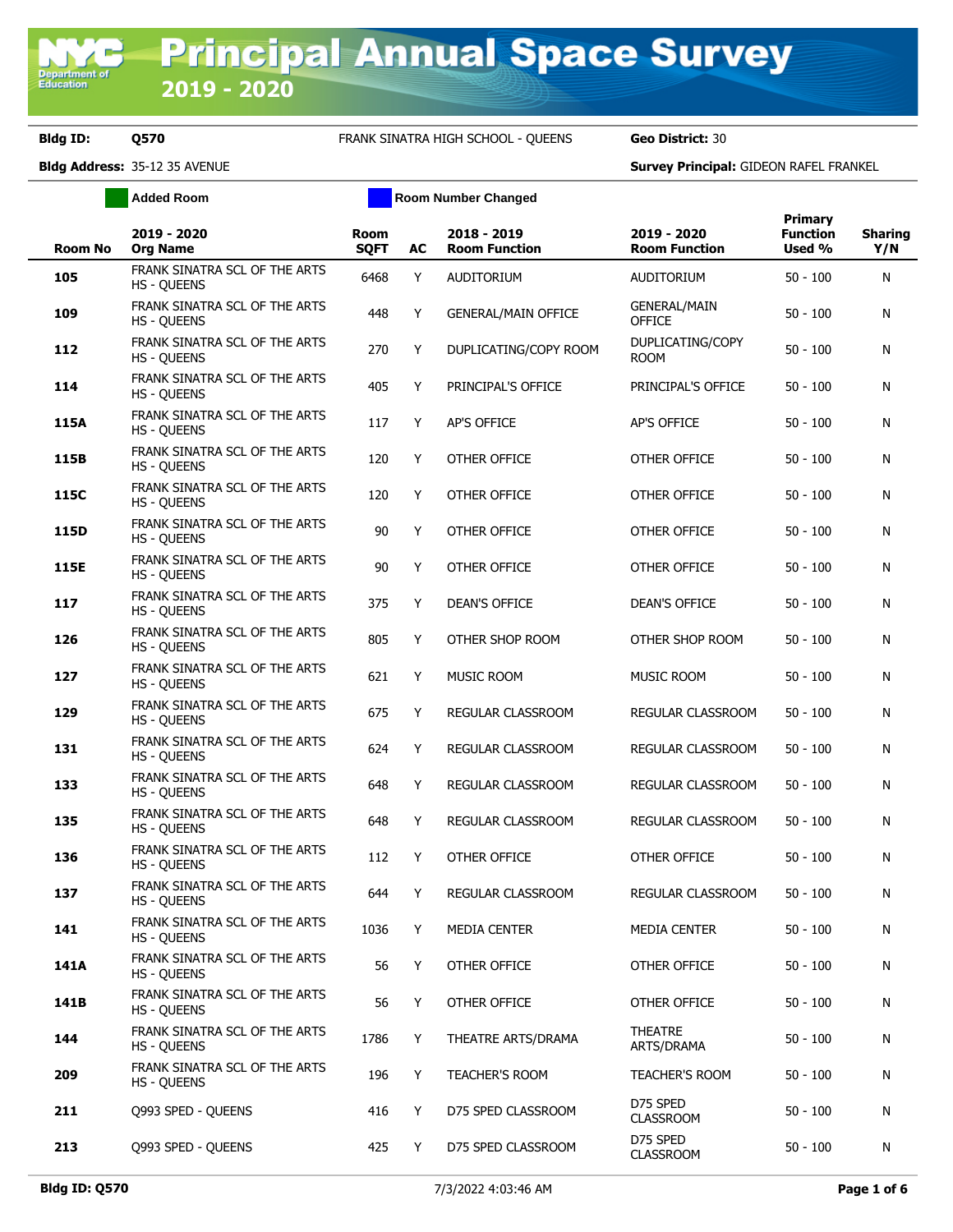**Bldg ID: Q570** FRANK SINATRA HIGH SCHOOL - QUEENS **Geo District:** 30

**Added Room Room Room Number Changed** 

| Room No | 2019 - 2020<br><b>Org Name</b>                      | <b>Room</b><br><b>SQFT</b> | AC | 2018 - 2019<br><b>Room Function</b> | 2019 - 2020<br><b>Room Function</b>   | Primary<br><b>Function</b><br>Used % | <b>Sharing</b><br>Y/N |
|---------|-----------------------------------------------------|----------------------------|----|-------------------------------------|---------------------------------------|--------------------------------------|-----------------------|
| 215     | Q993 SPED - QUEENS                                  | 432                        | Y  | D75 SPED CLASSROOM                  | D75 SPED<br><b>CLASSROOM</b>          | $50 - 100$                           | N                     |
| 217     | Q993 SPED - QUEENS                                  | 540                        | Y  | D75 SPED CLASSROOM                  | D75 SPED<br><b>CLASSROOM</b>          | $50 - 100$                           | N                     |
| 219     | Q993 SPED - QUEENS                                  | 160                        | Y  | TEACHER'S ROOM                      | <b>TEACHER'S ROOM</b>                 | $50 - 100$                           | N                     |
| 221     | Q993 SPED - QUEENS                                  | 700                        | Y  | <b>ACTIVITIES FOR DAILY LIVING</b>  | ACTIVITIES FOR<br><b>DAILY LIVING</b> | $50 - 100$                           | N                     |
| 231     | FRANK SINATRA SCL OF THE ARTS<br><b>HS - OUEENS</b> | 8056                       | Y  | <b>GYMNASIUM</b>                    | <b>GYMNASIUM</b>                      | $50 - 100$                           | N                     |
| 231A    | FRANK SINATRA SCL OF THE ARTS<br><b>HS - QUEENS</b> | 475                        | Y  | STORAGE ROOM                        | STORAGE ROOM                          | $50 - 100$                           | N                     |
| 231C    | FRANK SINATRA SCL OF THE ARTS<br><b>HS - QUEENS</b> | 165                        | Y  | <b>COACH'S OFFICE</b>               | <b>COACH'S OFFICE</b>                 | $50 - 100$                           | N                     |
| 232     | FRANK SINATRA SCL OF THE ARTS<br><b>HS - QUEENS</b> | 1728                       | Y  | <b>LOCKER ROOM</b>                  | <b>LOCKER ROOM</b>                    | $50 - 100$                           | N                     |
| 237     | FRANK SINATRA SCL OF THE ARTS<br><b>HS - OUEENS</b> | 1178                       | Y  | <b>LOCKER ROOM</b>                  | <b>LOCKER ROOM</b>                    | $50 - 100$                           | N                     |
| 301     | FRANK SINATRA SCL OF THE ARTS<br><b>HS - OUEENS</b> | 1560                       | Y  | DANCE ROOM                          | DANCE ROOM                            | $50 - 100$                           | N                     |
| 303     | FRANK SINATRA SCL OF THE ARTS<br><b>HS - QUEENS</b> | 1500                       | Y  | DANCE ROOM                          | DANCE ROOM                            | $50 - 100$                           | N                     |
| 304     | FRANK SINATRA SCL OF THE ARTS<br><b>HS - QUEENS</b> | 648                        | Y  | <b>ART ROOM</b>                     | ART ROOM                              | $50 - 100$                           | N                     |
| 306     | FRANK SINATRA SCL OF THE ARTS<br><b>HS - QUEENS</b> | 126                        | Y  | OTHER OFFICE                        | OTHER OFFICE                          | $50 - 100$                           | N                     |
| 309     | Q993 SPED - QUEENS                                  | 210                        | Y  | <b>GUIDANCE OFFICE</b>              | <b>GUIDANCE OFFICE</b>                | $50 - 100$                           | N                     |
| 311     | Q993 SPED - QUEENS                                  | 416                        | Y  | D75 SPED CLASSROOM                  | D75 SPED<br><b>CLASSROOM</b>          | $50 - 100$                           | N                     |
| 313     | Q993 SPED - QUEENS                                  | 728                        | Y  | D75 SPED CLASSROOM                  | D75 SPED<br><b>CLASSROOM</b>          | $50 - 100$                           | N                     |
| 315     | Q993 SPED - QUEENS                                  | 648                        | Y  | D75 SPED CLASSROOM                  | D75 SPED<br><b>CLASSROOM</b>          | $50 - 100$                           | N                     |
| 317     | Q993 SPED - QUEENS                                  | 207                        | Y  | REGULAR CLASSROOM                   | REGULAR CLASSROOM                     | $50 - 100$                           | N                     |
| 319     | Q993 SPED - QUEENS                                  | 375                        | Y  | <b>GENERAL/MAIN OFFICE</b>          | <b>GENERAL/MAIN</b><br>OFFICE         | $50 - 100$                           | N                     |
| 321     | Q993 SPED - QUEENS                                  | 130                        | Y  | NURSE/MEDICAL SUITE                 | NURSE/MEDICAL<br><b>SUITE</b>         | $50 - 100$                           | N                     |
| 330     | FRANK SINATRA SCL OF THE ARTS<br><b>HS - QUEENS</b> | 270                        | Y  | TEACHER'S ROOM                      | TEACHER'S ROOM                        | $50 - 100$                           | N                     |
| 331     | FRANK SINATRA SCL OF THE ARTS<br><b>HS - QUEENS</b> | 225                        | Y  | LOCKER ROOM                         | LOCKER ROOM                           | $50 - 100$                           | N                     |
| 333     | FRANK SINATRA SCL OF THE ARTS<br><b>HS - QUEENS</b> | 144                        | Y  | <b>LOCKER ROOM</b>                  | LOCKER ROOM                           | $50 - 100$                           | N                     |
| 335     | FRANK SINATRA SCL OF THE ARTS<br><b>HS - QUEENS</b> | 170                        | Y  | NURSE/MEDICAL SUITE                 | NURSE/MEDICAL<br><b>SUITE</b>         | $50 - 100$                           | N                     |
| 337     | FRANK SINATRA SCL OF THE ARTS<br><b>HS - QUEENS</b> | 1505                       | Y  | THEATRE ARTS/DRAMA                  | THEATRE<br>ARTS/DRAMA                 | $50 - 100$                           | N                     |
| 401     | FRANK SINATRA SCL OF THE ARTS<br><b>HS - QUEENS</b> | 1426                       | Y  | MUSIC ROOM                          | MUSIC ROOM                            | $50 - 100$                           | N                     |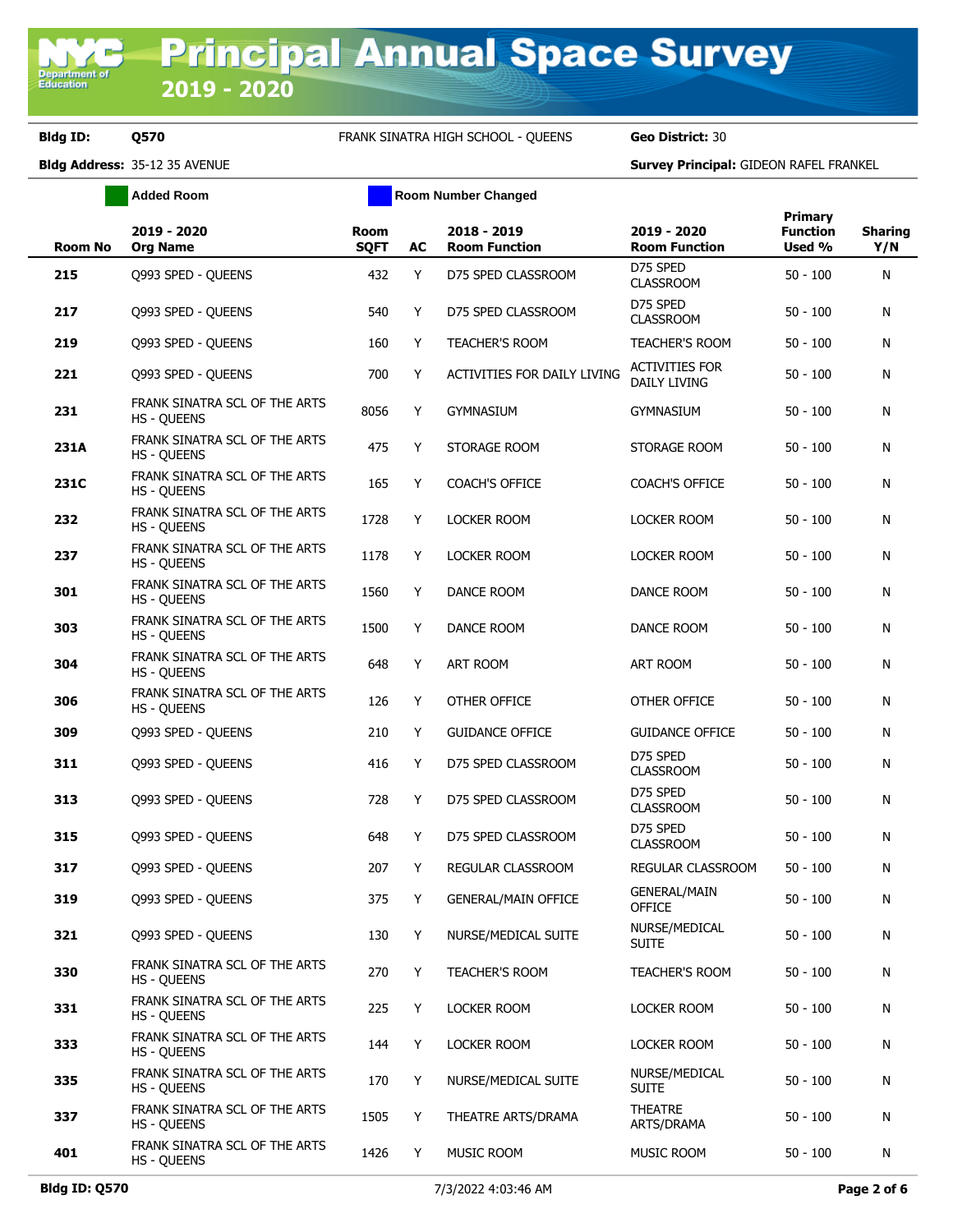**Bldg ID: Q570** FRANK SINATRA HIGH SCHOOL - QUEENS **Geo District:** 30

**Added Room Room Room Number Changed** 

| <b>Room No</b> | 2019 - 2020<br><b>Org Name</b>                      | <b>Room</b><br><b>SQFT</b> | AC | 2018 - 2019<br><b>Room Function</b> | 2019 - 2020<br><b>Room Function</b> | Primary<br><b>Function</b><br>Used % | <b>Sharing</b><br>Y/N |
|----------------|-----------------------------------------------------|----------------------------|----|-------------------------------------|-------------------------------------|--------------------------------------|-----------------------|
| 403            | FRANK SINATRA SCL OF THE ARTS<br><b>HS - QUEENS</b> | 300                        | Y  | STORAGE ROOM                        | STORAGE ROOM                        | $50 - 100$                           | Ν                     |
| 404            | FRANK SINATRA SCL OF THE ARTS<br><b>HS - QUEENS</b> | 4092                       | Y  | LIBRARY                             | <b>LIBRARY</b>                      | $50 - 100$                           | Ν                     |
| 404B           | FRANK SINATRA SCL OF THE ARTS<br><b>HS - QUEENS</b> | 128                        | Y  | OTHER OFFICE                        | OTHER OFFICE                        | $50 - 100$                           | Ν                     |
| 404C           | FRANK SINATRA SCL OF THE ARTS<br><b>HS - QUEENS</b> | 168                        | Y  | OTHER OFFICE                        | OTHER OFFICE                        | $50 - 100$                           | Ν                     |
| 404D           | FRANK SINATRA SCL OF THE ARTS<br><b>HS - QUEENS</b> | 320                        | Y  | <b>COMPUTER LAB</b>                 | <b>COMPUTER LAB</b>                 | $50 - 100$                           | Ν                     |
| 405            | FRANK SINATRA SCL OF THE ARTS<br><b>HS - QUEENS</b> | 1472                       | Y  | <b>MUSIC ROOM</b>                   | <b>MUSIC ROOM</b>                   | $50 - 100$                           | Ν                     |
| 409            | FRANK SINATRA SCL OF THE ARTS<br><b>HS - QUEENS</b> | 780                        | Y  | SCIENCE DEMO ROOM                   | SCIENCE DEMO ROOM                   | $50 - 100$                           | Ν                     |
| 410            | FRANK SINATRA SCL OF THE ARTS<br><b>HS - QUEENS</b> | 308                        | Y  | <b>RESOURCE ROOM</b>                | <b>RESOURCE ROOM</b>                | $50 - 100$                           | Ν                     |
| 411            | FRANK SINATRA SCL OF THE ARTS<br><b>HS - QUEENS</b> | 783                        | Y  | SCIENCE DEMO ROOM                   | SCIENCE DEMO ROOM                   | $50 - 100$                           | Ν                     |
| 413            | FRANK SINATRA SCL OF THE ARTS<br><b>HS - QUEENS</b> | 750                        | Y  | <b>SCIENCE PREP ROOM</b>            | SCIENCE PREP ROOM                   | $50 - 100$                           | Ν                     |
| 414            | FRANK SINATRA SCL OF THE ARTS<br><b>HS - OUEENS</b> | 504                        | Y  | STORAGE ROOM                        | STORAGE ROOM                        | $50 - 100$                           | Ν                     |
| 415            | FRANK SINATRA SCL OF THE ARTS<br><b>HS - QUEENS</b> | 1161                       | Y  | <b>SCIENCE LAB</b>                  | <b>SCIENCE LAB</b>                  | $50 - 100$                           | Ν                     |
| 416            | FRANK SINATRA SCL OF THE ARTS<br><b>HS - QUEENS</b> | 576                        | Y  | <b>RECORD ROOM</b>                  | <b>RECORD ROOM</b>                  | $50 - 100$                           | Ν                     |
| 425            | FRANK SINATRA SCL OF THE ARTS<br><b>HS - QUEENS</b> | 672                        | Y  | REGULAR CLASSROOM                   | REGULAR CLASSROOM                   | $50 - 100$                           | Ν                     |
| 427            | FRANK SINATRA SCL OF THE ARTS<br><b>HS - QUEENS</b> | 621                        | Y  | REGULAR CLASSROOM                   | REGULAR CLASSROOM                   | $50 - 100$                           | Ν                     |
| 428            | FRANK SINATRA SCL OF THE ARTS<br><b>HS - QUEENS</b> | 1078                       | Y  | <b>GUIDANCE OFFICE</b>              | <b>GUIDANCE OFFICE</b>              | $50 - 100$                           | Ν                     |
| 428A           | FRANK SINATRA SCL OF THE ARTS<br><b>HS - QUEENS</b> | 180                        | Y  | <b>CONFERENCE ROOM</b>              | <b>CONFERENCE ROOM</b>              | $50 - 100$                           | Ν                     |
| 428C           | FRANK SINATRA SCL OF THE ARTS<br><b>HS - QUEENS</b> | 90                         | Y  | OTHER OFFICE                        | OTHER OFFICE                        | $50 - 100$                           | Ν                     |
| 428D           | FRANK SINATRA SCL OF THE ARTS<br><b>HS - QUEENS</b> | 80                         | Y  | SOCIAL WORKER/COUNSELOR             | <b>SOCIAL</b><br>WORKER/COUNSELOR   | $50 - 100$                           | Ν                     |
| 428E           | FRANK SINATRA SCL OF THE ARTS<br><b>HS - QUEENS</b> | 80                         | Y  | SOCIAL WORKER/COUNSELOR             | <b>SOCIAL</b><br>WORKER/COUNSELOR   | $50 - 100$                           | N                     |
| 428F           | FRANK SINATRA SCL OF THE ARTS<br><b>HS - QUEENS</b> | 81                         | Y  | SOCIAL WORKER/COUNSELOR             | <b>SOCIAL</b><br>WORKER/COUNSELOR   | $50 - 100$                           | Ν                     |
| 428G           | FRANK SINATRA SCL OF THE ARTS<br>HS - QUEENS        | 117                        | Y  | AP'S OFFICE                         | AP'S OFFICE                         | $50 - 100$                           | N                     |
| 428H           | FRANK SINATRA SCL OF THE ARTS<br><b>HS - QUEENS</b> | 104                        | Y  | ATTENDANCE OFFICE                   | ATTENDANCE OFFICE                   | $50 - 100$                           | N                     |
| 428K           | FRANK SINATRA SCL OF THE ARTS<br>HS - QUEENS        | 162                        | Y  | <b>RECORD ROOM</b>                  | <b>RECORD ROOM</b>                  | $50 - 100$                           | N                     |
| 428L           | FRANK SINATRA SCL OF THE ARTS<br><b>HS - QUEENS</b> | 135                        | Y  | SOCIAL WORKER/COUNSELOR             | SOCIAL<br>WORKER/COUNSELOR          | $50 - 100$                           | N                     |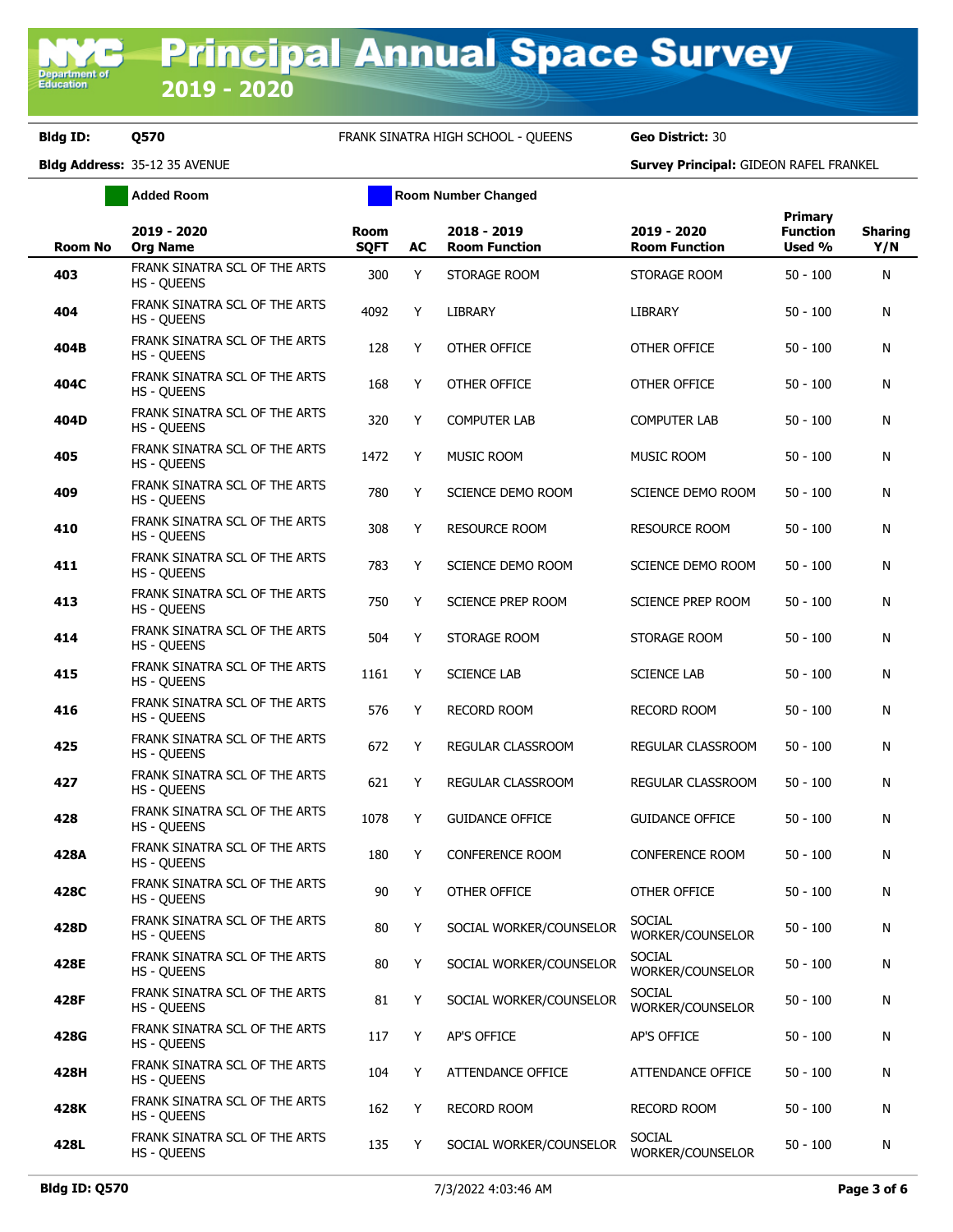**Bldg ID: Q570** FRANK SINATRA HIGH SCHOOL - QUEENS **Geo District:** 30

**Added Room Room Room Number Changed** 

| <b>Room No</b> | 2019 - 2020<br><b>Org Name</b>                      | <b>Room</b><br><b>SQFT</b> | AC | 2018 - 2019<br><b>Room Function</b> | 2019 - 2020<br><b>Room Function</b> | <b>Primary</b><br><b>Function</b><br>Used % | <b>Sharing</b><br>Y/N |
|----------------|-----------------------------------------------------|----------------------------|----|-------------------------------------|-------------------------------------|---------------------------------------------|-----------------------|
| 429            | FRANK SINATRA SCL OF THE ARTS<br>HS - QUEENS        | 648                        | Y  | REGULAR CLASSROOM                   | REGULAR CLASSROOM                   | $50 - 100$                                  | Ν                     |
| 431            | FRANK SINATRA SCL OF THE ARTS<br><b>HS - QUEENS</b> | 648                        | Υ  | REGULAR CLASSROOM                   | REGULAR CLASSROOM                   | $50 - 100$                                  | Ν                     |
| 432            | FRANK SINATRA SCL OF THE ARTS<br><b>HS - QUEENS</b> | 363                        | Y  | <b>CONFERENCE ROOM</b>              | <b>CONFERENCE ROOM</b>              | $50 - 100$                                  | Ν                     |
| 432A           | FRANK SINATRA SCL OF THE ARTS<br><b>HS - QUEENS</b> | 108                        | Υ  | OTHER OFFICE                        | OTHER OFFICE                        | $50 - 100$                                  | Ν                     |
| 432B           | FRANK SINATRA SCL OF THE ARTS<br><b>HS - QUEENS</b> | 96                         | Υ  | OTHER OFFICE                        | OTHER OFFICE                        | $50 - 100$                                  | Ν                     |
| 432C           | FRANK SINATRA SCL OF THE ARTS<br><b>HS - QUEENS</b> | 96                         | Y  | OTHER OFFICE                        | OTHER OFFICE                        | $50 - 100$                                  | N                     |
| 433            | FRANK SINATRA SCL OF THE ARTS<br><b>HS - QUEENS</b> | 648                        | Y  | REGULAR CLASSROOM                   | REGULAR CLASSROOM                   | $50 - 100$                                  | Ν                     |
| 434            | FRANK SINATRA SCL OF THE ARTS<br><b>HS - QUEENS</b> | 468                        | Y  | <b>OTHER OFFICE</b>                 | OTHER OFFICE                        | $50 - 100$                                  | Ν                     |
| 434F           | FRANK SINATRA SCL OF THE ARTS<br><b>HS - OUEENS</b> | 325                        | Y  | STORAGE ROOM                        | STORAGE ROOM                        | $50 - 100$                                  | Ν                     |
| 435            | FRANK SINATRA SCL OF THE ARTS<br><b>HS - QUEENS</b> | 648                        | Y  | <b>REGULAR CLASSROOM</b>            | REGULAR CLASSROOM                   | $50 - 100$                                  | Ν                     |
| 436            | FRANK SINATRA SCL OF THE ARTS<br><b>HS - QUEENS</b> | 120                        | Y  | <b>TEACHER'S ROOM</b>               | <b>TEACHER'S ROOM</b>               | $50 - 100$                                  | Ν                     |
| 437            | FRANK SINATRA SCL OF THE ARTS<br><b>HS - QUEENS</b> | 621                        | Y  | <b>MUSIC ROOM</b>                   | <b>MUSIC ROOM</b>                   | $50 - 100$                                  | Ν                     |
| 501            | FRANK SINATRA SCL OF THE ARTS<br><b>HS - QUEENS</b> | 891                        | Y  | <b>ART ROOM</b>                     | ART ROOM                            | $50 - 100$                                  | Ν                     |
| 503            | FRANK SINATRA SCL OF THE ARTS<br><b>HS - QUEENS</b> | 240                        | Y  | <b>COMPUTER LAB</b>                 | <b>COMPUTER LAB</b>                 | $50 - 100$                                  | Ν                     |
| 505            | FRANK SINATRA SCL OF THE ARTS<br><b>HS - QUEENS</b> | 1372                       | Y  | <b>ART ROOM</b>                     | ART ROOM                            | $50 - 100$                                  | Ν                     |
| 509            | FRANK SINATRA SCL OF THE ARTS<br><b>HS - QUEENS</b> | 780                        | Y  | SCIENCE DEMO ROOM                   | SCIENCE DEMO ROOM                   | $50 - 100$                                  | Ν                     |
| 511            | FRANK SINATRA SCL OF THE ARTS<br><b>HS - QUEENS</b> | 754                        | Y  | SCIENCE DEMO ROOM                   | SCIENCE DEMO ROOM                   | $50 - 100$                                  | Ν                     |
| 513            | FRANK SINATRA SCL OF THE ARTS<br><b>HS - QUEENS</b> | 810                        | Y  | <b>SCIENCE PREP ROOM</b>            | SCIENCE PREP ROOM                   | $50 - 100$                                  | N                     |
| 515            | FRANK SINATRA SCL OF THE ARTS<br><b>HS - OUEENS</b> | 962                        | Y  | <b>SCIENCE LAB</b>                  | <b>SCIENCE LAB</b>                  | $50 - 100$                                  | Ν                     |
| 525            | FRANK SINATRA SCL OF THE ARTS<br><b>HS - QUEENS</b> | 806                        | Y  | <b>TEACHER'S CAFETERIA</b>          | <b>TEACHER'S</b><br>CAFETERIA       | $50 - 100$                                  | N                     |
| 531            | FRANK SINATRA SCL OF THE ARTS<br><b>HS - QUEENS</b> | 456                        | Y  | OTHER OFFICE                        | OTHER OFFICE                        | $50 - 100$                                  | N                     |
| 531B           | FRANK SINATRA SCL OF THE ARTS<br><b>HS - QUEENS</b> | 72                         | Y  | SAVE/SUSPENSION ROOM                | SAVE/SUSPENSION<br><b>ROOM</b>      | $50 - 100$                                  | N                     |
| 531C           | FRANK SINATRA SCL OF THE ARTS<br><b>HS - QUEENS</b> | 72                         | Y  | OTHER OFFICE                        | OTHER OFFICE                        | $50 - 100$                                  | N                     |
| 531D           | FRANK SINATRA SCL OF THE ARTS<br><b>HS - QUEENS</b> | 72                         | Y  | AP'S OFFICE                         | AP'S OFFICE                         | $50 - 100$                                  | N                     |
| 532            | FRANK SINATRA SCL OF THE ARTS<br><b>HS - QUEENS</b> | 182                        | Y  | PARENT'S ROOM                       | PARENT'S ROOM                       | $50 - 100$                                  | N                     |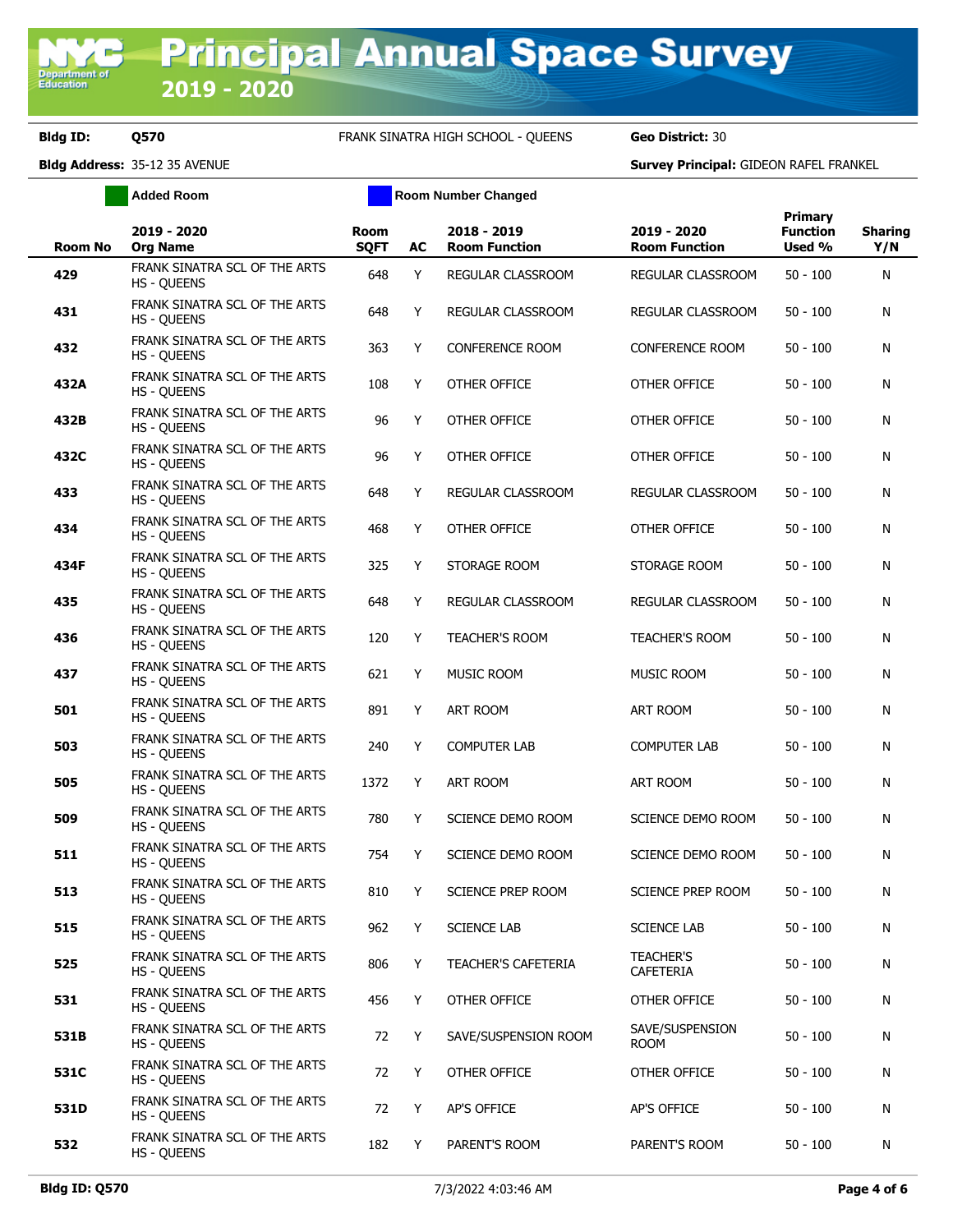Department<br>Education

**Bldg ID: Q570** FRANK SINATRA HIGH SCHOOL - QUEENS **Geo District:** 30

| <b>Added Room</b> |                                                                                                                                                                                              | <b>Room Number Changed</b> |     |                                     |                                     |                                             |                       |
|-------------------|----------------------------------------------------------------------------------------------------------------------------------------------------------------------------------------------|----------------------------|-----|-------------------------------------|-------------------------------------|---------------------------------------------|-----------------------|
| Room No           | 2019 - 2020<br><b>Org Name</b>                                                                                                                                                               | Room<br><b>SQFT</b>        | AC. | 2018 - 2019<br><b>Room Function</b> | 2019 - 2020<br><b>Room Function</b> | <b>Primary</b><br><b>Function</b><br>Used % | <b>Sharing</b><br>Y/N |
| 533               | FRANK SINATRA SCL OF THE ARTS<br><b>HS - QUEENS</b>                                                                                                                                          | 648                        | Y   | <b>REGULAR CLASSROOM</b>            | REGULAR CLASSROOM                   | $50 - 100$                                  | N                     |
| 535               | FRANK SINATRA SCL OF THE ARTS<br><b>HS - QUEENS</b>                                                                                                                                          | 648                        |     | <b>REGULAR CLASSROOM</b>            | REGULAR CLASSROOM                   | $50 - 100$                                  | N                     |
| 536               | FRANK SINATRA SCL OF THE ARTS<br><b>HS - QUEENS</b>                                                                                                                                          | 120                        |     | <b>TEACHER'S ROOM</b>               | <b>TEACHER'S ROOM</b>               | $50 - 100$                                  | N                     |
| 537               | FRANK SINATRA SCL OF THE ARTS<br><b>HS - QUEENS</b>                                                                                                                                          | 675                        | Y   | <b>REGULAR CLASSROOM</b>            | REGULAR CLASSROOM                   | $50 - 100$                                  | N                     |
| 540               | FRANK SINATRA SCL OF THE ARTS<br><b>HS - QUEENS</b>                                                                                                                                          | 3384                       |     | STUDENT CAFETERIA                   | STUDENT CAFETERIA                   | $50 - 100$                                  | N                     |
|                   | How many hallway bathrooms for students are there in your building?                                                                                                                          |                            |     |                                     |                                     |                                             |                       |
|                   | Are any of the student bathrooms being shared by multiple schools?                                                                                                                           |                            |     |                                     |                                     | N                                           |                       |
|                   | Are all the student bathrooms open throughout the day?                                                                                                                                       |                            | Y   |                                     |                                     |                                             |                       |
|                   | Please identify the number of non-instructional spaces, not reported above, being used for<br>instructional purposes, academic intervention services, or therapeutic or counseling services: |                            | 0   |                                     |                                     |                                             |                       |
|                   | Are any of those non-instructional spaces being shared?                                                                                                                                      |                            |     |                                     |                                     |                                             |                       |